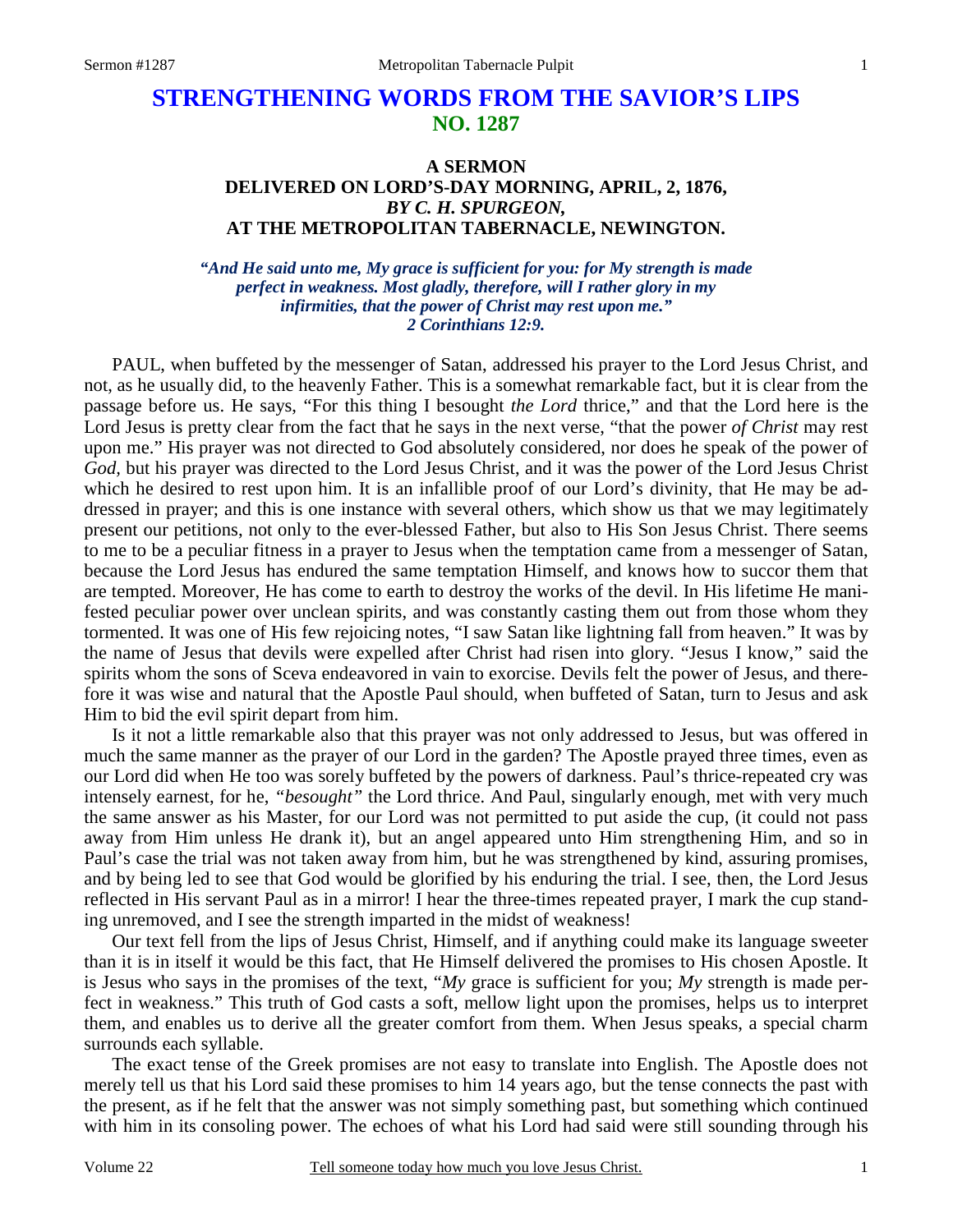soul! I should not miss the Apostle's meaning if I read it, "He has been saying to me, 'My strength is sufficient for you.'" The promises had an abiding effect upon the Apostle's mind not merely for the time reconciling him to the particular trouble which had afflicted him, but cheering him for all the rest of his life—strengthening him in all future trials to glory in his infirmities and render praise to God. It is a sweet thing to have a text of Scripture laid home to the heart for present uses, but when God the Holy Spirit so applies a promise that it abides in the heart for the term of one's natural life, then are we favored indeed! Elijah's meat gave him strength for 40 days, but what is that meat which endures unto eternal life? What bread must that be which feeds me through the whole period of my pilgrimage? Here, then, we have before us food which Jesus Himself provides, so nutritive that His Spirit can cause us to remember the feast to our dying day! O Lord, feed us now and give us grace to inwardly digest your gracious word.

With this preface, which I beg you to remember during the discourse, since it indicates my line of thought, we now come to the text itself—a mass of diamonds, bright and precious! In the text we notice three things—first, *grace all-sufficient;* secondly, *strength perfected;* and, thirdly, *power indwelling*.

**I.** In the text even the most superficial observer notices a promise of GRACE ALL-SUFFICIENT. In the case of our Lord Jesus, the Spirit so rested upon Him as to be sufficient for Him at all times. Never did the Spirit of God fail to uphold the man Christ Jesus under the most arduous labors, the most terrible temptations, and the bitterest suffering; and therefore He completed the work which His Father gave Him to do, and in death He was able to exclaim, "It is finished!" The Lord here assures His chosen servant that it should be the same with him—"My grace," said He, "is sufficient for you."

 To bring out the full meaning of these few promises, I will give you four readings of them. The first is a strictly grammatical one, and is the first sense which they bear. Taking the promise translated *grace* to mean favor or love—for that also is included in the promise *charis*—how does the passage run? "My favor is sufficient for you." Do not ask to be rid of your trouble, do not ask to have ease, comfort, or any other form of happiness—My favor is enough for you, or as good Dr. Dodge reads it, *"My love is enough for you*.*"* If you have little else that you desire, yet surely it is enough that you are My favored one, a chosen subject of My grace. "My love is enough for you." What a delicious expression! You do not need an explanation. Repeat the promises to yourselves, and even now conceive that the wellbeloved looks down on you, and whispers, "My love is enough for you." If you have been asking Him three times to deliver you from your present affliction, hear Him reply, "Why do you need to ask Me anymore? My love is enough for you." What do you say to that? Do you not answer, "Yes, Lord, indeed it is. If I am poor, if You will me to be poor, I am content to be severely tried, for Your love is enough for me. If I am sick, so long as You will come and visit me and reveal Your heart to me, I am satisfied, for Your love is enough for me. If I am persecuted, cast out and forsaken, cheerfully will I bear it if a sense of Your love sustains me, for Your love is enough for me. Yes, and if I should be left so alone as to have no one to care for me in the whole world, if my father and my mother should forsake me, and every friend should prove a Judas—'Your love is enough for me.'" Do you catch the meaning, and do you see how Paul must have been comforted by it if he understood it in this primary and most natural sense? "O Paul, it is sufficient for you that I have made you to be a chosen vessel to bear My name among the Gentiles; it is enough for you that I have loved you from before the foundation of the world, that I redeemed you with My precious blood, that I called you when you were a blasphemer and injurious, that I changed your heart, and made you love Me, and that I have kept you to this day, and will keep you even to the end by My love. My love is enough for you; ask not to be set free from this buffeting; ask not to be delivered from weakness and trial, for these will enable you the better to enjoy My favor, and that is enough for you."

We will now read our text another way, keeping to our authorized version, but throwing the stress on the first promise—*"My* grace is sufficient for you." What grace is this? Note who it is that promises. It is Jesus who speaks; therefore it is *mediatorial* grace, the grace given to Jesus Christ as the covenant head of His people which is here intended. Think of it a minute. It is the head speaking to the member, and declaring that His grace is enough for the whole body! The anointing oil has been poured upon the head that it may go down the beard and descend to the garments, and, lo, one poor member of the body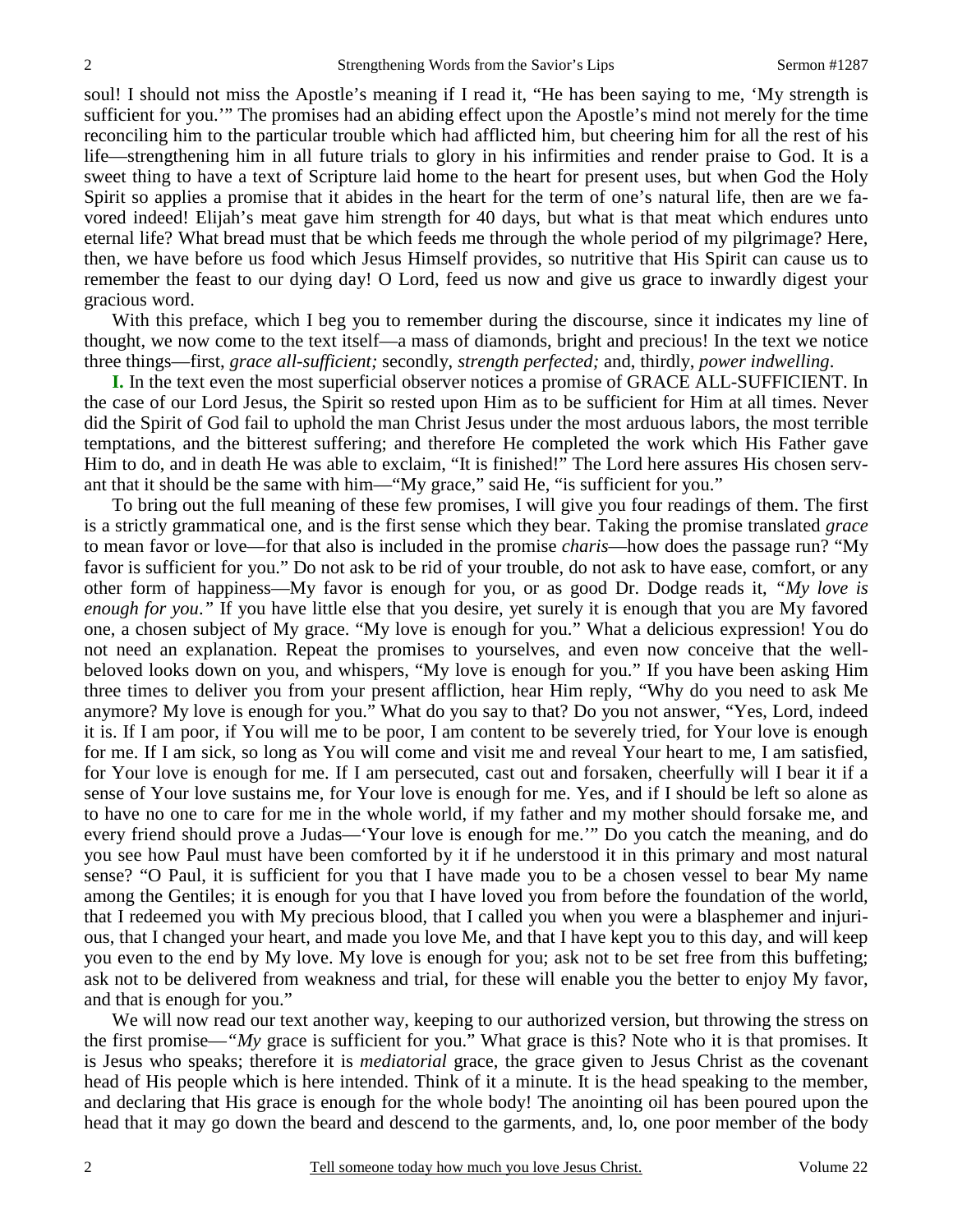is mourning and complaining, for it is fearful of being omitted in the plenteous anointing, but the head comforts it by saying, *"My* anointing is enough for you, since it is enough for all My members." It is the head; Christ, in whom all fullness dwells, speaking to one of the members of His mystical body and saying, "The grace which God has given to Me without measure on behalf of all the members of My body is sufficient for you as well as for the rest of them." Beloved, seize the thought! The Lord has given to Christ all that the whole company of His people can possibly need—no, more than that—for, "It pleased the Father that in Him should all fullness dwell," and of His fullness have we all received, and grace for grace, and from that fullness we hope continually to draw forevermore. This is the grace which is sufficient for us! It greatly tends to help faith when you can see the relation that exists between the Redeemer and yourself, for Jesus is *your* covenant head, and God has been pleased to give Himself and all His infinite riches to the Lord Jesus Christ as your federal representative; and as your covenant head, the Lord Jesus assures you that the stores laid up in Him on your behalf are sufficient for you. Can you limit the mediatorial power of Christ? Don't you know that God gives not the Spirit by measure unto Him? Be you, then, assured that Christ's grace is sufficient for you!

 I will read the text again, and this time put the stress in the center. "My grace *is sufficient* for you." It is *now* sufficient. You are buffeted by this evil spirit, but My grace is sufficient for your present need. Paul, you have been beaten with rods, stoned, shipwrecked, and in perils often—and in all these My grace has been sufficient; and now I tell you this present trouble, though it is somewhat different in shape from the rest, is nevertheless such as I am well able to meet. My grace is sufficient for you in this also. The nearness of an object increases its apparent bulk, and so the affliction under which we are at *present* laboring seems greater than any we have known before. Past trials appear when we have passed them to have been small things compared with present troubles, and therefore the difficulty is to see the sufficiency of grace for present and pressing afflictions. It is easy to believe in grace for the past and the future, but to rest in it for the *immediate* necessity is true faith. Believer, it is *now* that grace is sufficient; even at this moment it *is* enough for you. Do not say this is a new trouble, or if you do say it, remember the grace of God is always new! Do not complain that some strange thing has happened to you, or if you do, remember blessings are provided in the grace of God to meet your strange difficulties. Tremble not because the thorn in the flesh is so mysterious, for grace is mysterious too, and so mystery shall be met by mystery. At this moment, and at all moments which shall ever occur between now and glory, the grace of God will be sufficient for you! This sufficiency is declared without any limiting promises, and therefore I understand the passage to mean that the grace of our Lord Jesus is sufficient to uphold you, sufficient to strengthen you, sufficient to comfort you, sufficient to make your trouble useful to you, sufficient to enable you to triumph over it, sufficient to bring you out of it, sufficient to bring you out of 10,000 like it, sufficient to bring you home to heaven! Whatever would be good for you, Christ's grace is sufficient to bestow; whatever would harm you, His grace is sufficient to avert; whatever you desire, His grace is sufficient to give you if it is good for you; whatever you would avoid, His grace can shield you from it if so His wisdom shall dictate. O child of God, I wish it were possible to put into promises this all-sufficiency, but it is not. Let me retract my speech—I am glad that it *cannot* be put into promises, for if so, it would be *finite,* but since we never can express it, glory be to God, it is inexhaustible, and our demands upon it can never be too great! Here let me press upon you the pleasing duty of taking home the promise personally at this moment, for no believer here need be under any fear, since for him also, at this very instant, the grace of the Lord Jesus is sufficient!

In the last reading which I will give, I shall lay the emphasis upon the first and the last promises— *"My* grace is sufficient for *you."* I have often read in Scripture of the holy laughter of Abraham, when he fell upon his face and laughed; but I do not know that I ever experienced that laughter till a few evenings ago, when this text came home to me with such sacred power as literally to cause me to laugh! I had been looking it through, looking at its original meaning, and trying to fathom it, till at last I got hold of it this way—*"My* grace," says Jesus, "is sufficient for *you,"* and it looked almost as if it were meant to *ridicule my unbelief;* for surely the grace of such a One as my Lord Jesus is indeed sufficient for so insignificant a being as I am! It seemed to me as if some tiny fish, being very thirsty, was troubled with fear of drinking the river dry, and Father Thames said to him, "Poor little fish, my stream is sufficient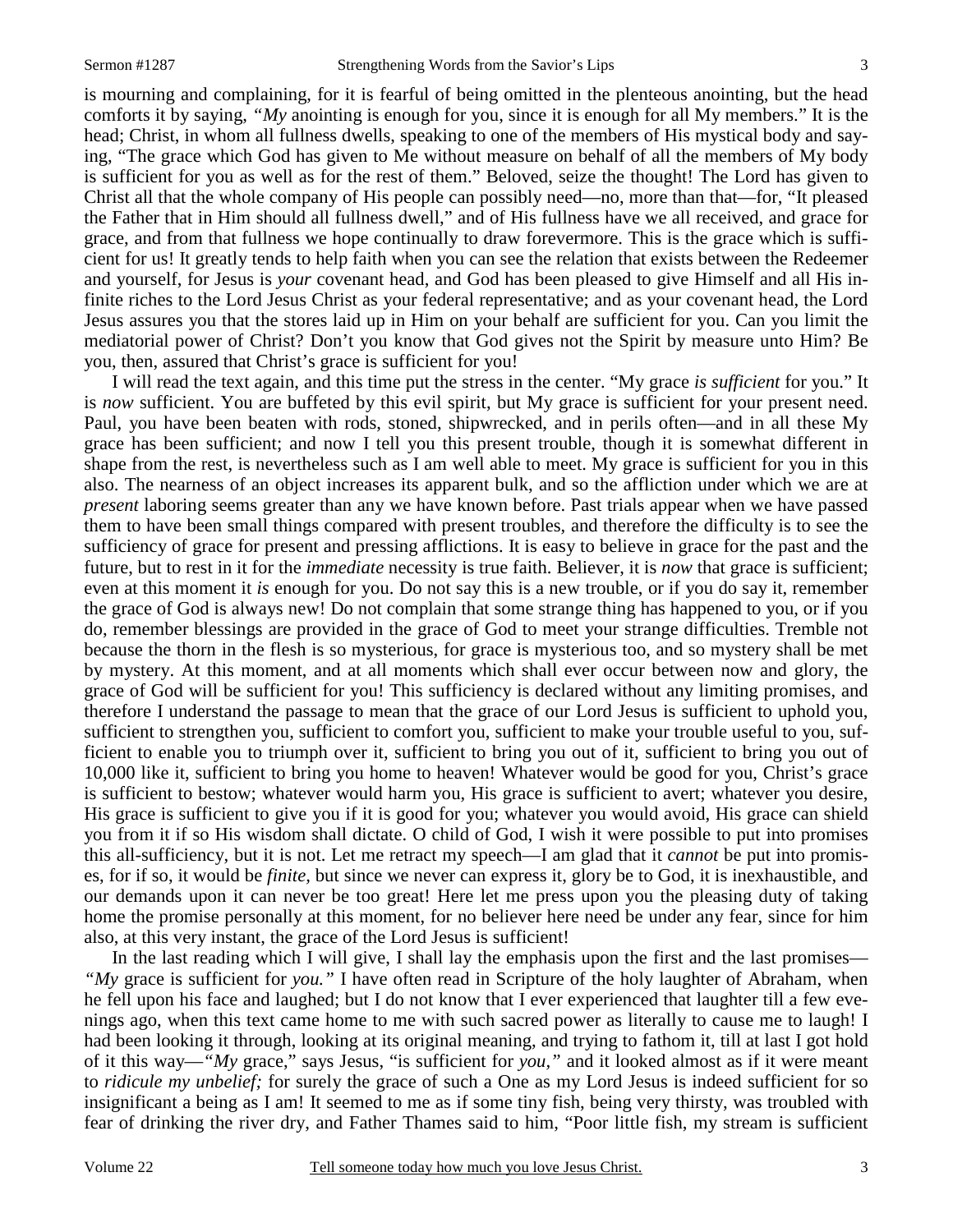for you." I should think it is, and inconceivably more. My Lord seemed to say to me, "Poor little creature that you are, remember what grace there is in Me, and believe that it is all yours. Surely it is sufficient for you." I replied, "Ah, my Lord, it is indeed." Put one mouse down in all the granaries of Egypt when they were the fullest after seven years of plenty, and imagine that one mouse complaining that it might die of famine. "Cheer up," says Pharaoh, "Poor mouse, my granaries are sufficient for you." Imagine a man standing on a mountain, and saying, "I breathe so many cubic feet of air in a year; I am afraid that I shall ultimately inhale all the oxygen which surrounds the globe." Surely the earth on which the man would stand might reply, "My atmosphere is sufficient for you." I should think it is; let him fill his lungs as full as ever he can, he will never breathe all the oxygen, nor will the fish drink up neither the entire river, nor the mouse eat up all the stores in the granaries of Egypt! Does it not make unbelief seem altogether ridiculous, so that you laugh it out of the house, and say, "Never come this way again, for with a mediatorial fullness to go to, with such a Redeemer to rest in, how dare I for a moment, think that my needs cannot be supplied?" Our great Lord feeds all the fish of the sea, and the birds of the air, and the cattle on the hills, and guides the stars, and upholds all things by the power of His hand, how then can we be straitened for supplies, or be destitute of help? If our needs were a thousand times larger than they are they would not approach the vastness of His power to provide. The Father has committed all things into His hands. Doubt Him no more. Listen, and let Him speak to you—*"My* grace is sufficient for *you*. What if you have little grace, yet *I* have much; it is *My* grace you have to look to, not your own, and *My* grace will surely be sufficient for you."

 John Bunyan has the following passage which exactly expresses what I myself have experienced. He says that he was full of sadness and terror, but suddenly these promises broke in upon him with great power, and three times together the promises sounded in his ears, "My grace is sufficient for you; My grace is sufficient for you; My grace is sufficient for you." And "Oh! I thought," he said, "that every promise was a mighty promise unto me; as, *'My,*' and *'grace,*' and *'sufficient,'* and *'for you';* they were then, and sometimes are still far bigger than others are." He who knows, like the bee, how to suck honey from flowers, may well linger over each one of these promises and drink in unutterable content—

> *"Have we forgot the Almighty name That formed the earth and sea? And can an all-creating arm Grow weary or decay? Treasures of everlasting might In our Jehovah dwell! He gives the conquest to the weak, And treads their foes to hell. Mere mortal power shall fade and die, And youthful vigor cease— But we that wait upon the Lord Shall feel our strength increase."*

**II.** Secondly, in the text we have STRENGTH PERFECTED—"For My strength is made perfect in weakness." Now, running the parallel still between Jesus and Paul, remember, beloved, that it was so with our Lord Jesus Christ. He was strong as to His Deity, in Him dwells all strength, for He is the mighty God—but how was His strength as Mediator made perfect? The Scripture says, "Perfect through suffering"; that is to say, the strength of Christ to save His people would never have been perfected if He had not taken upon Himself the weakness of human nature, and if He had not in that feeble nature descended lower and lower in weakness. Had he saved Himself He could not have saved us, but His giving up of all that He had, made Him rich towards us, and His putting on of weakness made Him strong to redeem us. O incarnate God, You could not redeem till You were swaddled as a babe in Bethlehem; no, You could not redeem till You were made to bear a cross like a felon; no, You could not perfect redemption till You did hang a ghastly corpse upon a gallows; no, it was even essential that You should be laid in the grave; Your work was not fulfilled till three days and nights You did abide in the heart of the earth among the dead! The Lord Jesus could say—"My strength is made perfect in weakness." This was to be realized in Paul, and is to be fulfilled in all the saints. Of course the strength of God is always perfect;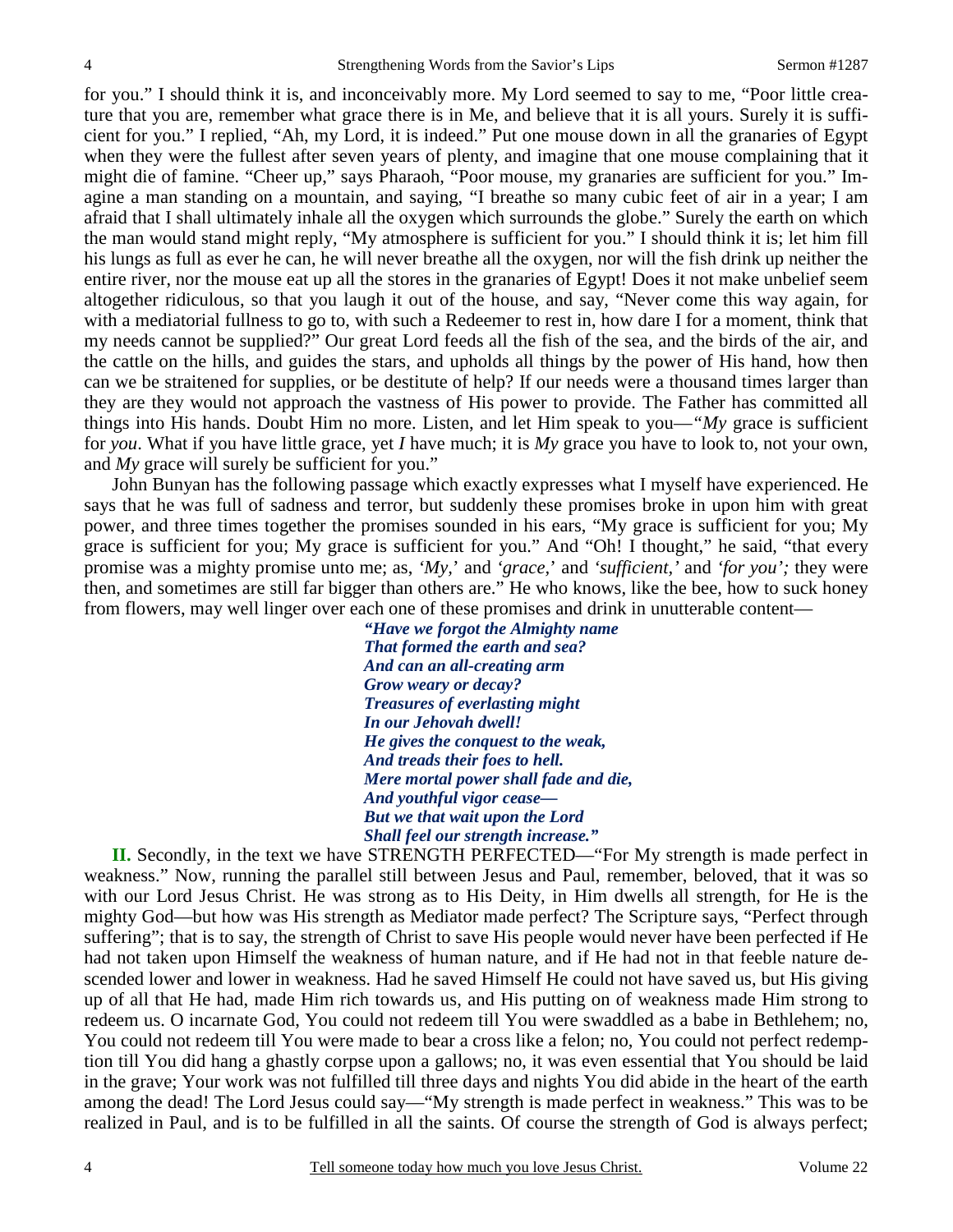we do not understand that anything is necessary to make perfect the divine power, but the promises fell from the lips of Jesus as our Mediator and representative, and it is *His* strength which is made perfect in weakness.

 In us this is true, first because *the power of Jesus can only be perfectly revealed in His people by bearing them up, keeping them, and sustaining them when they are in trouble.* Who knows the perfection of the strength of God till he sees how God can make poor puny creatures strong? Yonder is a timid, sickly woman who lives a life of agony; almost every breath is a spasm, and every pulse a pang; each member of her body is subject to tortures of which others scarcely dream; but look at her cheerful patience! As much as possible she conceals her pain that she may not distress others; you hear no mutter of complaint, but oftentimes she utters promises as cheery as those which fall from persons in robust health; and when she *must* tell of her afflictions, she always speaks of them in such a tone that you feel she has accepted them at the Lord's hands with complete resignation, and is willing to bear them as many years as the Lord may appoint. I do not wonder when strong men say strong things, but I have often marveled when I have heard such heroic sentences from the weak and trembling. To hear the sorrowing comfort others, when you would think *they* needed comfort themselves; to mark their cheerfulness when, if you and I suffered half as much, we would have sunk to the earth—this is worthy of note. God's strength is perfectly revealed in the trials of the weak. When you see a man of God brought into poverty, and yet in that poverty never repining; when you hear his character assailed by slander, and yet he stands unmoved like a rock amidst the waves; when you see the gracious man persecuted and driven from home and country for Christ's sake, and yet he takes joyfully the spoiling of his goods and banishment and disgrace—then the strength of God is made perfect in the midst of weakness! While the man of God suffers, and is under necessities, distresses and infirmities, then it is that the power of God is seen! It was when tiny creatures made Pharaoh tremble that his magicians said, "This is the finger of God," and evermore God's greatest glory comes from things weak and despised.

 This is equally true to the man himself. *God's strength is made perfect to the saint's own apprehension when he is weak*. My brothers, if you have prospered in business all your lives, and have had an easy path of it, I will tell you something—you do not know much about the strength of God. If you have been healthy all your lives, and never suffered; if your families have never been visited by bereavements, and if your spirits have never been cast down, you do not know much about the strength of God! You may have read about it in books, and it is well you should; you may have seen it in others, and observation is useful; but a grain of experience is worth a pound of observation, and you can only get knowledge of the power of God by an *experimental* acquaintance with your own weakness—and you will not be likely to get that except as you are led along the thorny, flinty way which most of God's saints have to travel, which is described by the promise, "tribulation." Great tribulation brings out the great strength of God! If you never feel inward conflicts and sinking of soul, you do not know much of the upholding power of God; but if you go down, down, into the depths of soul-anguish till the deep threatens to shut her mouth upon you, and then the Lord rides upon a cherub and does fly, yes, rides upon the wings of the wind and delivers your soul, and catches you away to the third heaven of delight *then* you perceive the majesty of divine grace! Oh, there must be the weakness of man felt, recognized, and mourned over, or else the strength of the Son of God will never be perfected in us! Thus have I given you two meanings of the text; others see the strength of God in our weakness, and we ourselves discover it when our weakness is most manifest.

 I think the term, "made perfect," also means *achieves its purpose*. Read it thus—"For My strength fully achieves its design in weakness." Brothers and sisters, God has not done for us what He means to do unless we have felt our own weaknesses; as long as a portion of strength remains we are but partially sanctified. When our Lord has accomplished in us what He is aiming, the result will be to empty us out and to make us discover the utter vanity of *self*. If the Lord ever takes you like a dish and turns you upside down, and wipes you right out, and sets you away on a shelf, *then* you will feel what He *means* you to feel—that is to say you will feel as if you were waiting there for the Lord to take you down and use you, and then, be sure, He will come in due time, and use you for His honorable purposes, laying meat upon you for His hungry people and making you an ornament at His banquets of love. If you feel your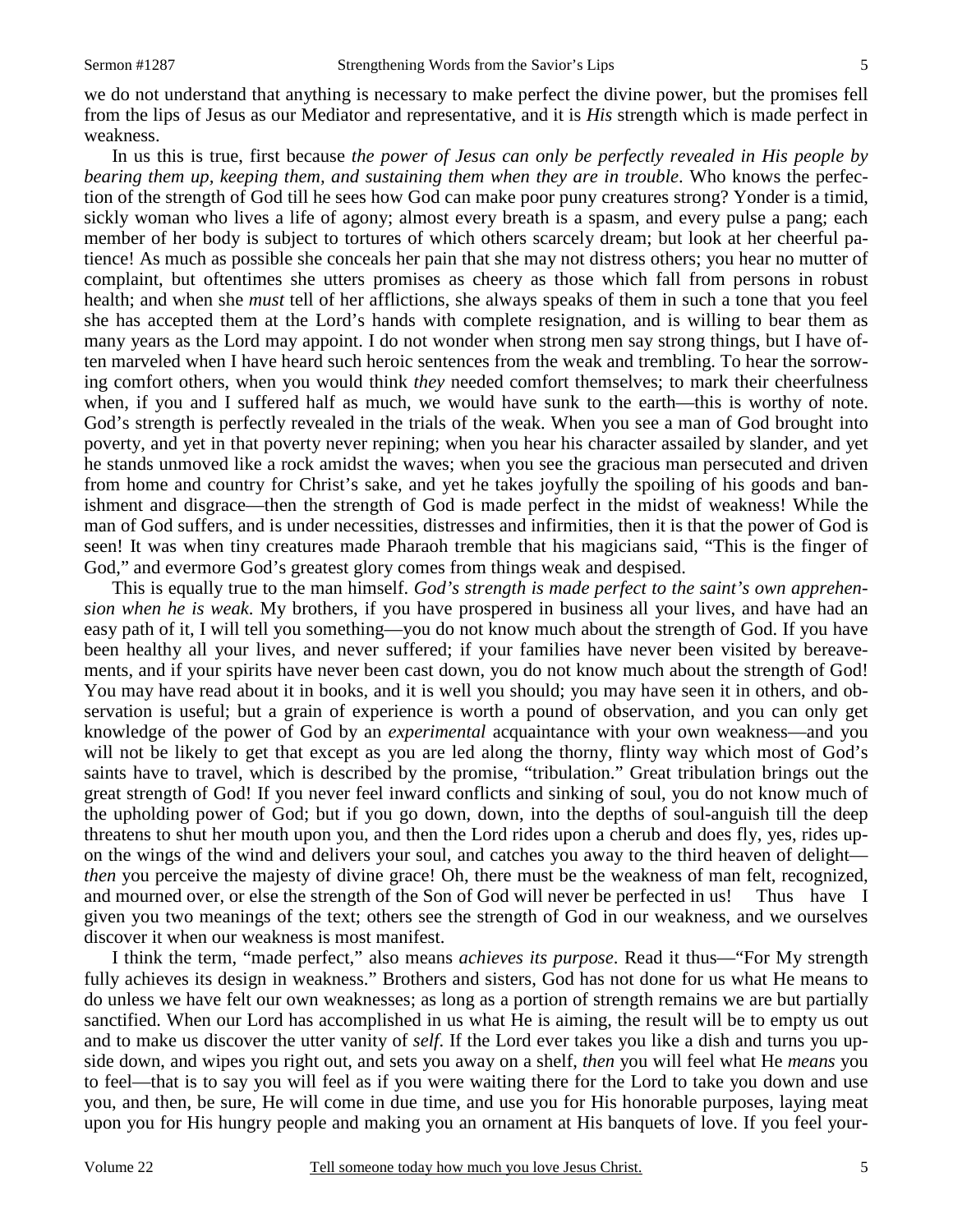self to be a full dish, I will tell you what there is in you—you hold nothing but the slop and filthiness of depraved nature. The Lord will never use you till all that is poured out, and you are wiped quite clean and put away with nothing of yourself remaining in you, wherein you may rejoice! All the saints who are ready to go to heaven feel themselves to be less than the least; but those professors who are by no means ready for glory are highly self-conscious, and feel that there is a great deal in them which is very commendable. Those who enter heaven carry nothing of self with them; neither will any of us enter there so long as we talk proudly of our attainments. Those who claim to possess "the higher life" have been heard to boast of their purity, but those who enjoy the highest life in glory cry, "Not unto us! Not unto us be glory!" It is a mark of fitness for heaven when self is dead and grace alone reigns. The strength of God is never perfected till our *weakness* is perfected. When our weakness is consciously and thoroughly felt, then the strength of God has done its work in us.

 There is yet another meaning. *The strength of God is most perfected or most glorified by its using our weaknesses*. Suppose the world had been converted to Christ by 12 emperors? The establishment of Christianity might have been readily accounted for without glorifying God. Imagine that Christianity had been forced upon men with the stern arguments which Mohammed placed in the hands of his first disciples—the glory would have redounded to human courage and not to the love of God. We wonder not that the gods of the heathen were dashed to the ground when the scimitars were so sharp; and were wielded by such ferocious warriors; but when we know that 12 humble fishermen, without arms or armor, without patronage or prestige, without science or sophistry overthrew colossal systems of error, and set up the cross of Christ in their place, we adoringly exclaim, "This is the finger of God!" And so the other day when the Lord took a consecrated cobbler and sent him out to India, whatever work was done by William Carey was evidently seen to be of the Lord! If societies would send out distinguished scholars, it is thought by some that in all probability heathen intelligence would recognize abilities and genius, and respect them, and, convinced by reasoning, and influenced by talent, they would bow before superior Western culture! Yes, and so they would be converted by a conversion in which the Lord would not be glorified, but proud man would have the praise! In what way would that increase the glory of God? God uses weakness rather than strength, and so His power is revealed. All that you have that is strong, my brothers and sisters, will be of small service in this matter, for the Lord will not exalt your strength and make you proud of your attainments; your weakness and infirmities, in all probability, the Lord will see fit to use, for He delights to take the base things and the things that are despised, and use them to achieve His purposes, that the excellency of the power may be all His own.

 Let me notice last of all on this point, that all history shows that the *great strength of God has always been displayed and perpetuated in human weakness*. Brothers, what made Christ so strong? Was it not that He condescended to be so weak? And how did He win His victory? By His patience, by His suffering—that is to say, by those things wherein His human *weakness* appeared! Now, look at Christ mystical, namely, the church. How has His church ever been strong? Of course you reply, "By the strength of God!" I know—but what has brought forth the strength of God so that it has been undeniably *manifest,* and consequently operative upon mankind? Has it been the strength of the church? No, but the *weakness* of the church, for when men have seen believers suffer and die, it is *then* that they have beheld the strength of God in His people! The sufferings of the saints have been the victories of the truth of God! The martyrs led the van! They suffered most, and consequently are the champions of the elect army. The weakness which allowed of their being destitute, afflicted, tormented, has been the battle-axe and the weapons of war with which the Lord has procured conquest for the gospel. When one of the pastors of a church in London was put to death in Smithfield one early morning, before the frost was melted by the sun, there stood around the stake a number of young people who had been accustomed to listen to his teachings. Strange thing for young believers to be up so very early to see their pastor burned to death! What do you think they were there for? No idle curiosity could have brought them to such a spectacle! It is written that they went there *to learn the way*. Do you see? They saw him burn, and came there with that intention—to learn the way to die for Christ themselves! The Church of Rome could do nothing with a people who from the weakness which compelled them to suffer, gathered strength to die triumphantly! The weakness of the martyr as he suffered revealed the strength of God in him—which held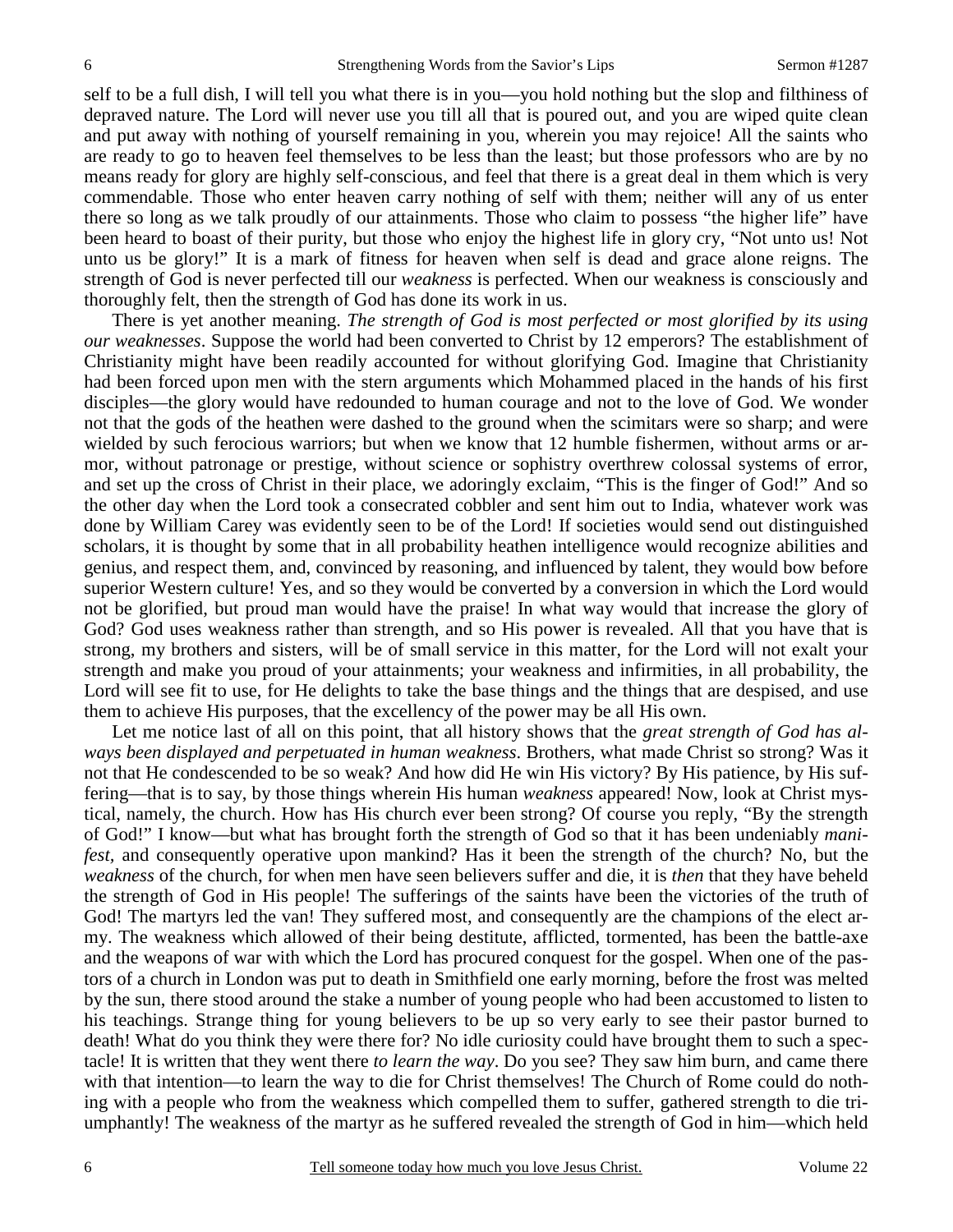him fast to his principles while he was gradually consumed by the cruel flames. Had not men been poor worms, capable of being crushed, and capable of agonizing suffering, the upholding grace of God could never have been so conspicuously revealed! Blessed be the name of the Almighty! He displays His might in our weakness even as He shone forth in the midst of the burning bush! He spoke, and lo, the heavens and the earth stood forth. A marvelous creation! But then there was nothing to oppose the fiat of His power—His all-powerful word was not hampered by using weak instrumentalities. How, then, is God to show yet greater power? How shall omnipotence or all kinds of power be seen? Why, brothers and sisters, He will not use His unfettered word alone, but He will clog and encumber it by using infirm and weak instruments! He will in the kingdom of grace work by men compassed with infirmities—and achieve His purposes by agencies in themselves unfit for His ends—and then His power will be doubly seen! The celebrated Quentin Matsys had to make a well-cover in iron one morning. He was a master in the art of fashioning the metal, and could shape it as though it were so much wax. His fellow workmen were jealous, and therefore they took from him the proper tools, and yet with his hammer he produced a matchless work of art! So the Lord with instruments which lend Him no aid, but rather *hinder* Him, does greater works of grace to His own glory and honor. He takes us poor *nothings* who are weak as water, and uses us to accomplish His designs, and this is His almightiness gloriously displayed! Omnipotence when it does what it wills by its bare word is one thing, but when it takes weakness into league with it, and performs its powerful deeds by means of *weakness,* it is quite another thing, and by the weakness it doubly manifests itself.

**III.** The most blessed part of the text remains—INDWELLING POWER. Dr. Adam Clarke here furnishes us on the last part of our text a most useful observation, "Most gladly therefore will I glory in infirmity, that the power of Christ may rest upon me." Now mark, the Greek promise here used, interpreted "rest," is the same promise employed by John when he says, "The word was made flesh, and," as the Greek runs, *"tabernacled* among us, and we beheld His glory, the glory as of the only-begotten of the Father, full of grace and truth." The passage before us means just this, "I glory in infirmities that the power of Christ may tabernacle in me." Just as the Shekinah light dwelt in the tent in the wilderness beneath the rough badger skins, so I glory to be a poor frail tent and tabernacle that the Shekinah of Jesus Christ may dwell in my soul. Do you catch the thought? Is it not full of beauty? See, then, what he means—first, he puts the power of Christ in opposition to his own power because if he is not weak, then he has strength of his own; if then what he does is done by his own strength, there is no room for Christ's strength; that is clear, but if his own power is gone there is space for the power of Christ. If my life is sustained by my own strength, and my good works are done in my own strength, then there is no room for Christ's strength; but the Apostle found that it was not so and therefore he said, "I glory in my weaknesses, that the power of Christ may tabernacle in me."

 But what is the power of Christ? Let the text I quoted tell you—"The glory as of the only-begotten of the Father, full of grace and truth." What power, then, was this which Paul expected to tabernacle in him but the power of grace and the power of truth? It must be so, because God had said, "My *grace* is sufficient for you." Paul catches at that promise, and he cries "this is the truth of God, and I rely upon it"; and he therefore expects that the grace of God and the faithfulness of God would tabernacle in him, and shine forth within his soul. This is the power of Christ which he expected to rest upon him. What more could we desire?

What is the power of Christ? I answer next, it is Christly power—the kind of power which is conspicuous in the life of Jesus. There was a power in Christ peculiar to Himself, as all can see who read the New Testament—a power unique and altogether His own. You know what the power of Alexander was—it was a power to command men, inspire them with courage for great enterprises, and keep them in good heart when called to endure hardships. You know what the power of Demosthenes was—it was the power of eloquence, the power to stir the patriotic Greeks, to break the fetters of the Macedonian. But what was the power of Jesus? It was power to *suffer,* power to be made *nothing* of, power to *descend* to the very depths for love of God and love of men. There lay His power—in those five conquering wounds, in that majestic mournful face, more marred than that of any man, in that great agonizing heart which sent forth sweat of blood when men were to be pleaded for before the Lord. Love and pa